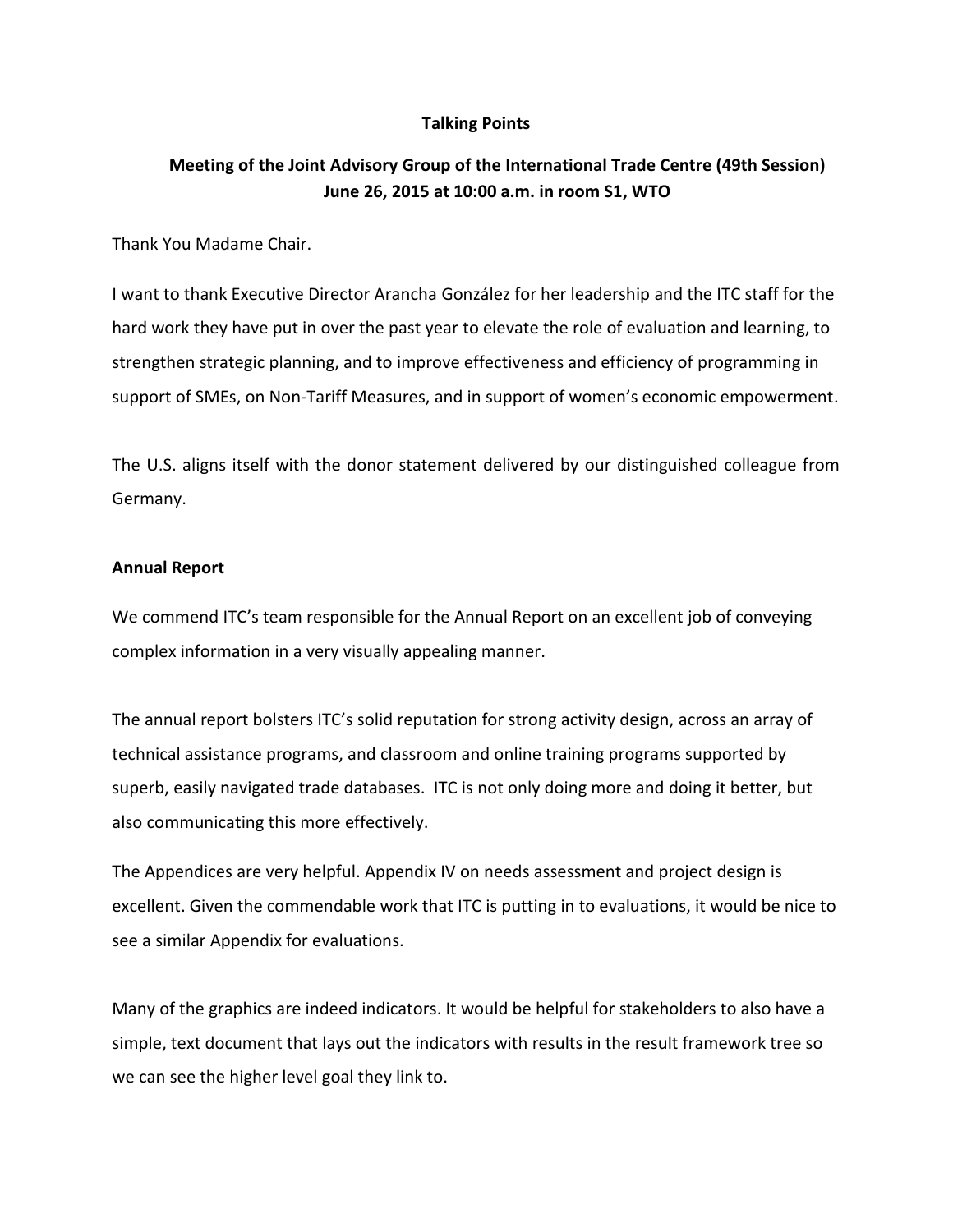The graphic draft results framework shared at the informal CCITF meeting last week is also very helpful. This is exactly what we were looking for in some of our comments at previous meetings.

We appreciate how responsive ITC has been in recent months, the informal CCITF, and the clear guidance on how and when partners can best engage in ITC's strategic planning processes. We look forward to further consultation.

## **Evaluation and Learning:**

We appreciate the emphasis ITC is placing on evaluation and learning. The new section in the evaluation report on evaluation services is welcome. The reflection and identified ways forward are notable (see paras 64, 65).

The report on Implementation of the ITC Evaluation Management Response Actions on page 2 says that the "theory of change" is done as found in the "One ITC" document, but my understanding from the CCITF meeting last week is that at least at the level of the 16 Programs, this is still in process. We note that the evaluation of TCCEP found "the synergy among individual projects and the coherence between operations in countries are not evident". Theory of change will address this.

We want to echo the donor statement in our commitment to work with ITC to improve measurement of impact of capacity building initiatives, moving from subjective selfassessments to more objective methodologies for measuring behavior change.

### **Partnership**

Lastly, I wanted to say a few words about our partnership with ITC.